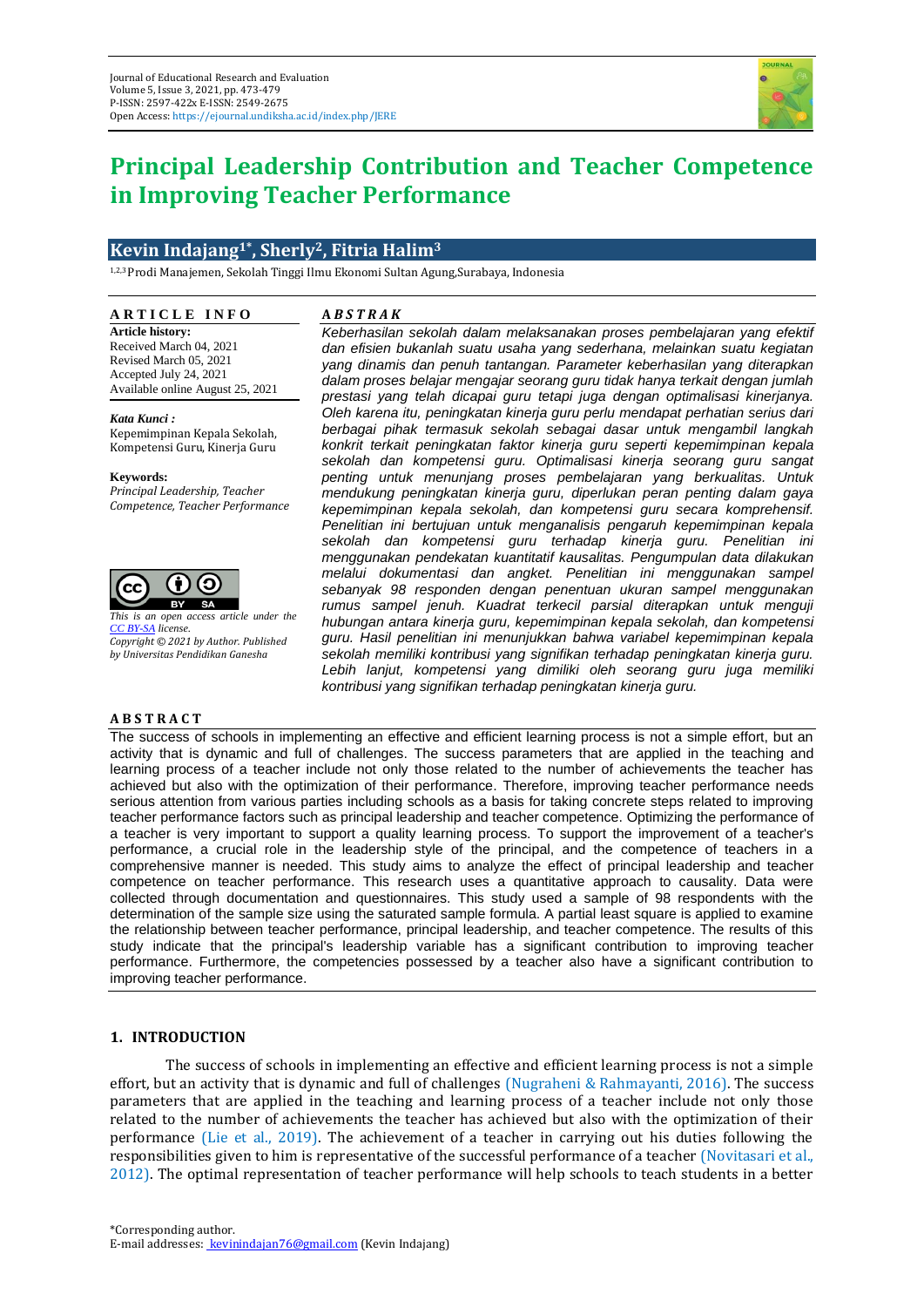direction (Siregar & Thomas, 2014). Optimizing teacher performance is the main target in improving the quality of education in general (Firmawati et al., 2017). Therefore, improving teacher performance needs serious attention from various parties including schools as a basis for taking concrete steps related to improving teacher performance factors such as principal leadership and teacher competence (Indajang et al., 2020).

Every education unit, including schools, really needs optimal teacher performance. Teacher performance is an important target in human resource management because it will directly or indirectly affect work productivity (Setianigsih & Kader, 2018). Teacher teaching performance is the teacher's performance in managing learning as a concrete realization of the competencies they have based on skills, experience, and sincerity (Sobandi, 2010). Furthermore, teacher performance is the teacher's effort to improve student achievement through teaching (Wahyudi et al., 2014). The level of teacher performance is not only closely related to the reward system but also has a relationship with the leadership of the principal applied by the leader where they work and the high motivation of a teacher (Husna, 2017). Optimal teacher performance is reflected in work quality, work accuracy, work initiative, work skills, and communication. Thus, the comprehensive maintenance of teacher performance is needed in implementing quality education (Utari & Rasto, 2019).

To produce the best human resources, a teacher needs a role in carrying out his duties effectively (Darwin, 2018). Many factors affect the level of performance, one of which is the leadership of the principal (Liu & Hallinger, 2018). The principal is someone who determines the center point and rhythm of a school. Because the school is a complex institution, the school as an organization requires coordination with every element in it (Setiyati, 2014). Efforts to integrate organizational or personal interests to achieve certain goals require careful consideration of a leader as a managerial decision-maker (Purwanto et al., 2020). Over the last few decades, many studies have stated and attempted to validate the relationship between principal leadership, teacher performance, and student learning processes in supporting quality improvement in schools (Zheng et al., 2017). In creating a vision and mission and determining school strategies and policies, the essence of the presence of a school principal as a leader is needed (Rokhani, 2020). The principal as a leader must be able to provide guidance and supervision, increase the willingness of education personnel, open two-way communication, and delegate tasks (Ngiode, 2016). The role of the principal is very crucial in empowering teachers to work more productively to achieve quality learning (Astuti & Dacholfany, 2016). Previous research conveyed that there was a significant influence between the leadership applied by the principal and teacher performance (Halim, 2016; Ideswal et al., 2020). Further research stated that the increase in teacher performance does not have a significant relationship with the leadership applied by the principal (Yaman, 2020).

In achieving performance optimization, a teacher must be able to develop all of his abilities related to competence and create a learning atmosphere that is more comfortable and conducive for his students (Haryani & Cahyaningtyas, 2017). Therefore, a teacher is expected to be able to improve the quality of education for the benefit of the school system, have life skills, a good mastery of science and technology, and a professional character based on their competencies (Sayer et al., 2018). Competence is a general term for the knowledge, skills, and attitudes necessary for an adequate function in a particular profession (Sukamto & Pardjono, 2016). The ability of teachers to understand rules and implement proper rules, both concerning other personnel at school and in the teaching and learning process in the classroom greatly helps improve the quality of the learning process in the classroom (Siregar & Thomas, 2014). In addition to the leading factor of the principal, the competence of a teacher is also related to improving the performance of a teacher (Sherly et al., 2020). Competence is one of the factors that affect employee performance because if the work assigned to an employee is under the ability of the employee concerned, then he will work seriously and be well-disciplined to do it (Heriswanto, 2018). The professionalism of a teacher in teaching will be seen from the mastery of sub-competency structures and scientific methods in certain fields so that the implications of this mastery are believed to be able to improve performance (Hafid, 2017). Based on the results of previous research, there is a significant impact on teacher competence on teacher performance (Haryani & Cahyaningtyas, 2017). Another research states that teacher performance is not significantly influenced by the competence of a teacher (Rahardjo, 2014).

The results of previous studies concluded different results, thus opening the gap for researchers to re-examine. Researchers have the opportunity to conduct further research related to principal leadership and teacher competence which is thought to affect teacher performance levels based on the theories supported above (the gap phenomenon and research gap). The main objective of this research is to find out how big the role of principal leadership and teacher competence is in influencing the level of teacher performance of the Sultan Agung Pematangsiantar Foundation, North Sumatra.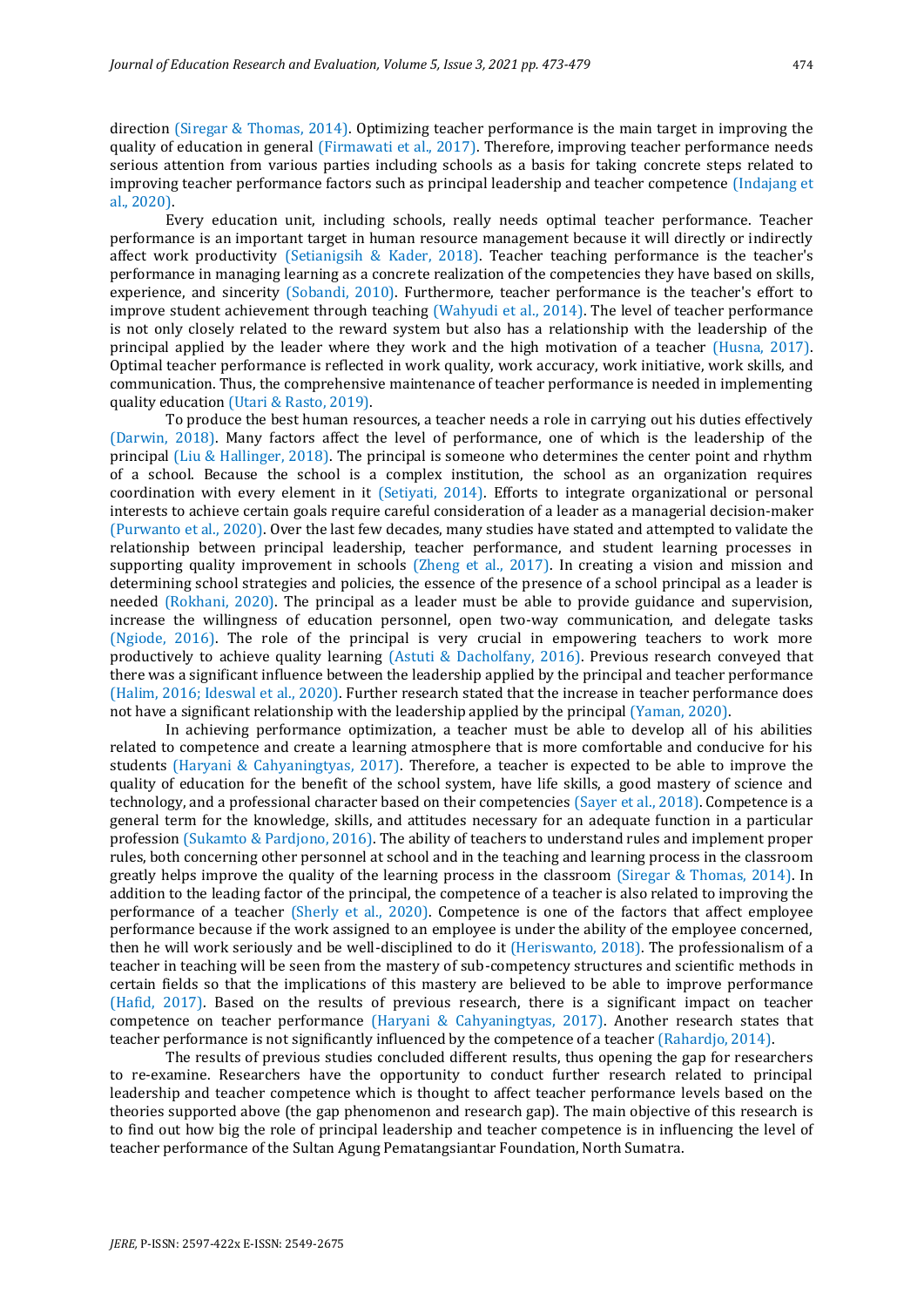# **2. METHODS**

The method with the quantitative causality approach used in this study is oriented towards a theoretical model which is assessed by PLS-SEM analysis in a two-stage process. First, the research data were analyzed for validity and reliability using Cronbach's alpha testing, composite reliability, outer loading, and average variance extracted. Then, perform Confirmatory Factor Analysis to check the fit of the model and model reliability and discuss hypotheses through variance-based Structural Equation Model (SEM) (Hair, 2014). To determine the sample size, the saturated sample method is used. The saturated sampling technique was used based on the entire study population being sampled as a whole. The sample that will be used in this research is all the teachers of the Sultan Agung College of Education, totaling 98 people. The instrument used for this study used a questionnaire using a Likert scale, namely (1) which stated "very dissatisfied to" (5) "very satisfied". The measurement of the dependent and independent variables uses previous references that are relevant to the research topic and research variables. Measurement of the dependent variable, namely teacher performance is measured using Undang-Undang Nomor 14 Tahun 2005 Tentang Guru Dan Dosen about Teachers and Lecturers which consists of 3 indicators. Furthermore, for the first independent variable, the principal's leadership is measured using Peraturan Menteri Pendidikan Nasional Nomor 13 Tahun 2007 Tentang Standar Kepala Sekolah / Madrasah regarding Principal Standards for Schools / Madrasahs which consists of 5 indicators. Then for the second independent variable, namely teacher competence is measured using Undang-Undang Nomor 14 Tahun 2005 Tentang Guru Dan Dosen Pasal 8 which consists of 4 indicators.

## **3. RESULT AND DISCUSSION**

#### **Results**

The distribution of questionnaires was carried out conventionally by meeting directly with Sultan Agung Foundation teachers and online via WhatsApp and Telegram social media. The number of respondents who filled out the questionnaire was 98 teachers. The general characteristics of respondents in this study will clearly be described in Table 1.

| Category           | <b>Detail</b>                                                                      | total                                                                                            | Percentage |
|--------------------|------------------------------------------------------------------------------------|--------------------------------------------------------------------------------------------------|------------|
| Gender             | Men                                                                                | 23                                                                                               | 23.47%     |
|                    | Woman                                                                              | 75                                                                                               | 76.53%     |
|                    | <20 years                                                                          | 1<br>13<br>34<br>23<br>27<br>2<br>81<br>15<br>15<br>33<br>22<br>28<br>15<br>21<br>30<br>17<br>15 | 1.02%      |
|                    | $21-30$ years                                                                      |                                                                                                  | 13.27%     |
| Age                | 31-40 years                                                                        |                                                                                                  | 34.69%     |
|                    | $41-50$ years                                                                      |                                                                                                  | 23.47%     |
|                    | $> 50$ years                                                                       |                                                                                                  | 27.55%     |
|                    | High school                                                                        |                                                                                                  | 2.04%      |
| Level of education | Bachelor degree                                                                    |                                                                                                  | 82.65%     |
|                    | Strata 2                                                                           |                                                                                                  | 15.31%     |
|                    | Kindergarten                                                                       |                                                                                                  | 15.31%     |
| Work unit          | SD.                                                                                |                                                                                                  | 33.67%     |
|                    | Junior High<br>High school<br><5 years<br>6-10 Years<br>11-20 Years<br>21-30 Years | 23.47%                                                                                           |            |
|                    |                                                                                    |                                                                                                  | 27.55%     |
|                    |                                                                                    |                                                                                                  | 15.31%     |
|                    |                                                                                    |                                                                                                  | 21.43%     |
| Years of service   |                                                                                    | 30.61%                                                                                           |            |
|                    |                                                                                    |                                                                                                  | 17.35%     |
|                    | > 20 Years                                                                         |                                                                                                  | 15.31%     |

## **Table 1.** Characteristics of Respondents

#### **Outler Model Measurement**

The results of the data obtained from the research questionnaire were processed using the SmartPLS version 3.2.9 application with management guidelines from (Juliandi, 2018). In measuring the outer model, the tests carried out are validity tests and reliability tests. Convergent validity testing is determined by the loading factor and AVE with the condition that the loading factor is above 0.7 and the AVE value is 0.5 (Hair, 2014). Model reliability testing seen from the value of Cronbach's alpha and composite reliability (CR) which has a value greater than 0.7 (Hair, 2014). The following will display an explanation of the measurement of the outler model which is presented using Table 2.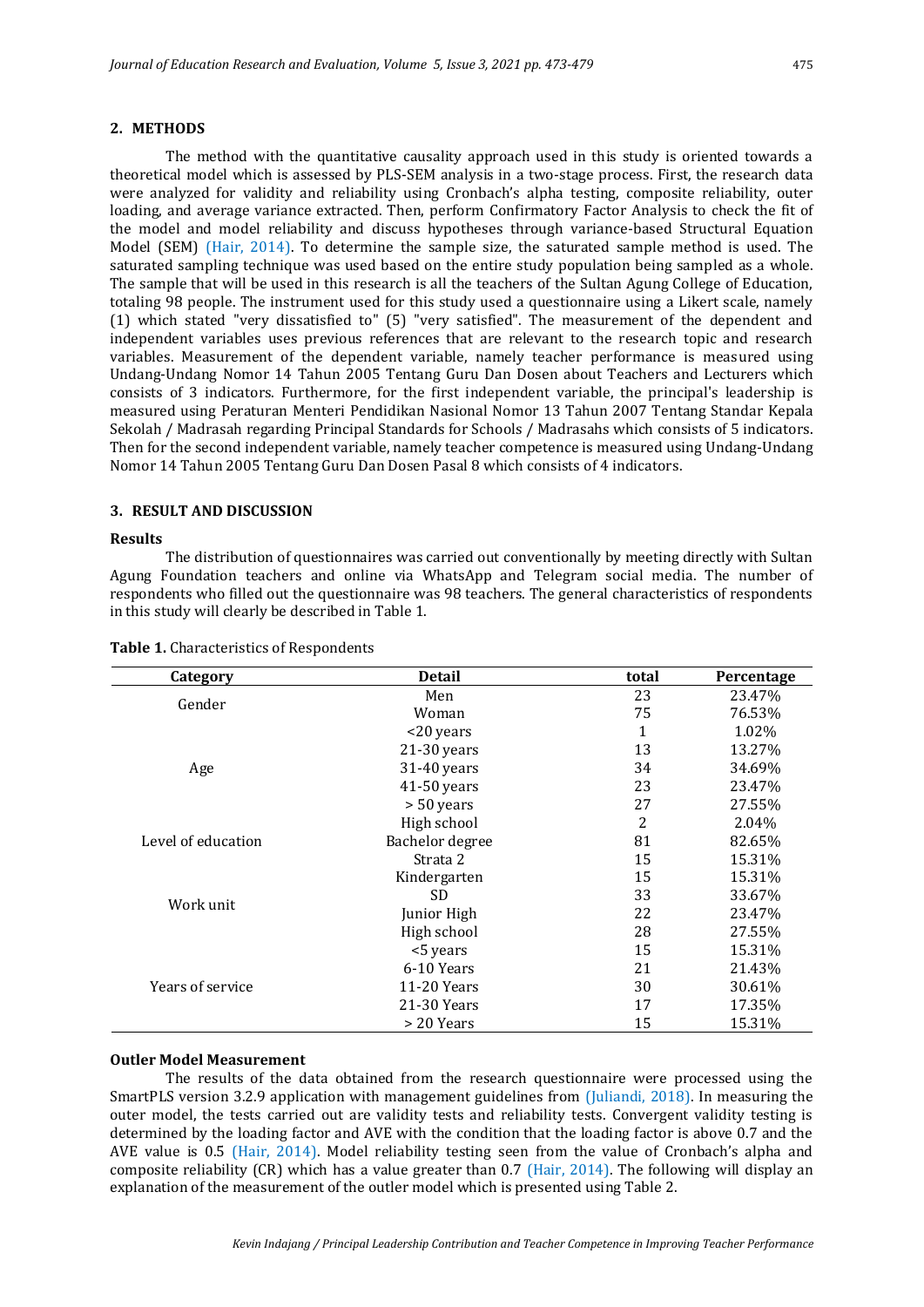| Construct / item            | <b>Outler Loadings</b> | Cronbach 'alpha | <b>CR</b> | <b>AVE</b> |
|-----------------------------|------------------------|-----------------|-----------|------------|
| <b>Principal Leadership</b> |                        | 0.928           | 0.946     | 0.777      |
| KEP1                        | 0.926                  |                 |           |            |
| KEP <sub>2</sub>            | 0.843                  |                 |           |            |
| KEP3                        | 0.868                  |                 |           |            |
| KEP4                        | 0.858                  |                 |           |            |
| KEP5                        | 0.910                  |                 |           |            |
| <b>Teacher Competence</b>   |                        | 0.955           | 0.968     | 0.882      |
| KT1                         | 0.963                  |                 |           |            |
| KT <sub>2</sub>             | 0.929                  |                 |           |            |
| KT <sub>3</sub>             | 0.904                  |                 |           |            |
| KT4                         | 0.958                  |                 |           |            |
| <b>Teacher Performance</b>  |                        | 0.928           | 0.954     | 0.874      |
| KG1                         | 0.953                  |                 |           |            |
| KG <sub>2</sub>             | 0.957                  |                 |           |            |
| KG3                         | 0.893                  |                 |           |            |

#### **Table 2.** Outler Model Measurement Results

In the validity test presented in Table 2, it is known that the value of each loading factor on the variable indicator of school principal leadership, organizational culture, teacher competence, and teacher performance is above 0.7 and above 0.5 for the average variance value. extracted (AVE). Furthermore, the value for each of the above reliability is obtained by the composite reliability value for each research variable is above 0.7 which can be explained as follows: principal leadership obtained 0.946, teacher competence obtained 0.968, and teacher performance obtained 0.954. Furthermore, for the Cronbach's alpha value, the value for each variable was above 0.7, which indicates that all research variables had a good reliability value.

#### **Inner Model Measurement**

Inner model measurement is done by bootstrapping research data using SmartPLS 3.2.9. There are two results obtained from bootstrapping, the first is the significance of the two related variables, and also the R-square of the study. The value of the R-square is a value that shows the ability of exogenous variables to build endogenous variables. There are three categories of R-square value, if the R-square value is 0.19, the relationship between exogenous variables forming endogenous variables is weak, if it is 0.33 it means the relationship is moderate and if the value is 0.67 it indicates that the relationship is strong (Chin et al., 2008). If the R-square value is more than 0.67, the relationship between endogenous and exogenous is very strong (Sarwono, 2016). Judging from the R-square value for endogenous variables, the value is 0.117, which value is below 0.19, this shows that overall the ability of exogenous variables to explain endogenous variables is weak. Furthermore, to prove the hypothesis testing, a significance test is used to determine the relationship between exogenous variables and endogenous variables. The criterion for significance is seen from the p-value. With a significance level of 5%, if the p-value between the exogenous and endogenous variables is less than 0.05, it means that the exogenous variable has a significant effect on the endogenous variable, on the other hand, if the value is greater than 0.05, it means that the exogenous variable has no significant effect in building endogenous variables.

| Path                                              | <i>Coefficient</i> | t-count | P-Value | Conclusion |
|---------------------------------------------------|--------------------|---------|---------|------------|
| Principals Leadership >> Teachers' Performance    | 0.201              | 2.255   | 0.025   | Accepted   |
| Teachers' Competences >> Teachers'<br>Performance | 0.259              | 2.674   | 0.008   | Accepted   |

Based on the results of the processed data presented in Table 3, the significance test of the direct relationship between exogenous and endogenous variables can be said that overall exogenous variables have a significant effect on endogenous variables. The principal of the teacher performance variable has a significant effect on the results of the teacher competency variable on the teacher performance variable, the results also have a significant effect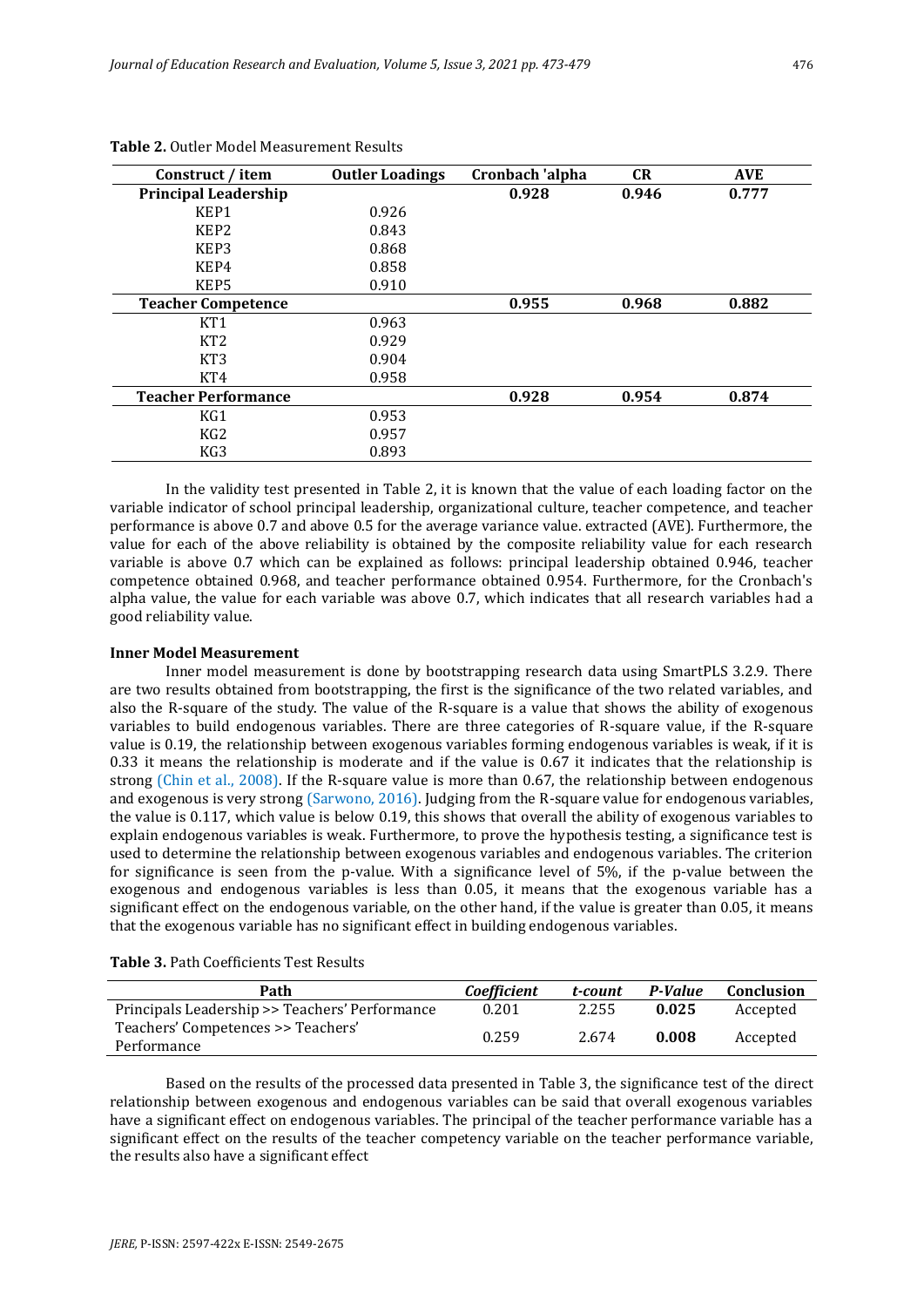## **Discussion**

## **The Effect of Principal Leadership on Teacher Performance**

The results showed that the principal's leadership had a positive and significant effect on teacher performance. The findings of this study are consistent with the results of the study (Setiyati, 2014) and (Rokhani, 2020), whose research results state that there is no significant influence between principal leadership on teacher performance. Representatives of the leadership presence of the principal will be seen when devoting his ability to carry out his duties to achieve goals (Astuti & Dacholfany, 2016). In an organization, a leader is needed to direct its members in running the organization in order to achieve the expected goals. The leader will not be able to control the members if he does not have a good leadership style. So how important the leadership style is in improving performance. With the leadership style that is applied, it will be able to control and maintain the performance of the members. Thus the performance will be optimal and as expected by the organization itself. The abilities that a leader must have, in this case, the principal, are to have a personality that is an example to his subordinates, the ability to motivate, make decisions, communicate and delegate authority (Juniarti et al., 2020). On the other hand, the results of this study are not in line with the research presented by (Gandung, 2019), which states that there is no significant influence between principal leadership on teacher performance. The leadership of a school principal that is not following school rules and is not in line with the vision and mission of the school is not able to encourage an increase in teacher performance (Yaman, 2020).

#### **The Effect of Teacher Competence on Teacher Performance**

The results showed that teacher competence had a positive and significant effect on teacher performance. The findings of this study are in line with the results of the study (Pakpahan et al., 2019) and (Tafqihan & Suryanto, 2014), which states that the significant increase in teacher performance is due to the competence of a teacher. This is because the competence of a teacher is a reflection of the skills and attitudes needed to produce good quality teaching for students (Sukamto & Pardjono, 2016). The importance of competency-based teacher performance development is one of the efforts made to improve performance. Competency-based teacher performance development is a form of recognition and attention from superiors to teachers who are able to show skill, work ability, and obedience and work discipline that is realized by real work. The higher the competence of employees and being able to match the demands of the job, the teacher's performance will increase because teachers who are competent usually have the ability and also a fast willingness to solve work problems at hand, do work with dedication, calm and full of confidence. , views work as an obligation that must be done sincerely and openly to improve one's quality through the learning process. However, several studies conducted the same study that obtained different results from the results of this study. Previous study states that there is no significant influence between teacher competence on teacher performance (Narsih, 2017). Even though a teacher has adequate competence, the incentives provided are not following the measure of his competence, so the teacher does not have high morale so that it can hinder his performance (Rahardjo, 2014).

#### **4. CONCLUSION**

From the results of hypothesis testing and evaluation that has been described by the author, it can be concluded that the principal's leadership affects the increase in teacher performance. The performance of teachers in an organization or school can be influenced by their leadership style. Many factors can improve performance, one of which is that effective and efficient leadership can certainly shape and improve performance. With the leadership style effectively and efficiently implemented by the organization, it will shape and improve teacher performance. Furthermore, the influence of teacher competence on teacher performance also obtained significant results. This is because if a person has a positive personality such as being willing to accept other people's opinions and is open to all the knowledge given, then of course that person is able to develop his / her competences, so that with good competency abilities, it can affect the performance it produces in carry out the duties and responsibilities assigned to him. Then for the R-square value for endogenous variables shows that overall the ability of exogenous variables to explain endogenous variables is weak. For further research, it is necessary to add a larger number of respondents so that the research can be generalized and include new variables that are thought to affect teacher performance, such as compensation, commitment, work environment, work ethic, reward, and work discipline so that they can be used as input for the Foundation. Sultan Agung College and Pematangsiantar City Education Authority in determining policies related to improving teacher performance.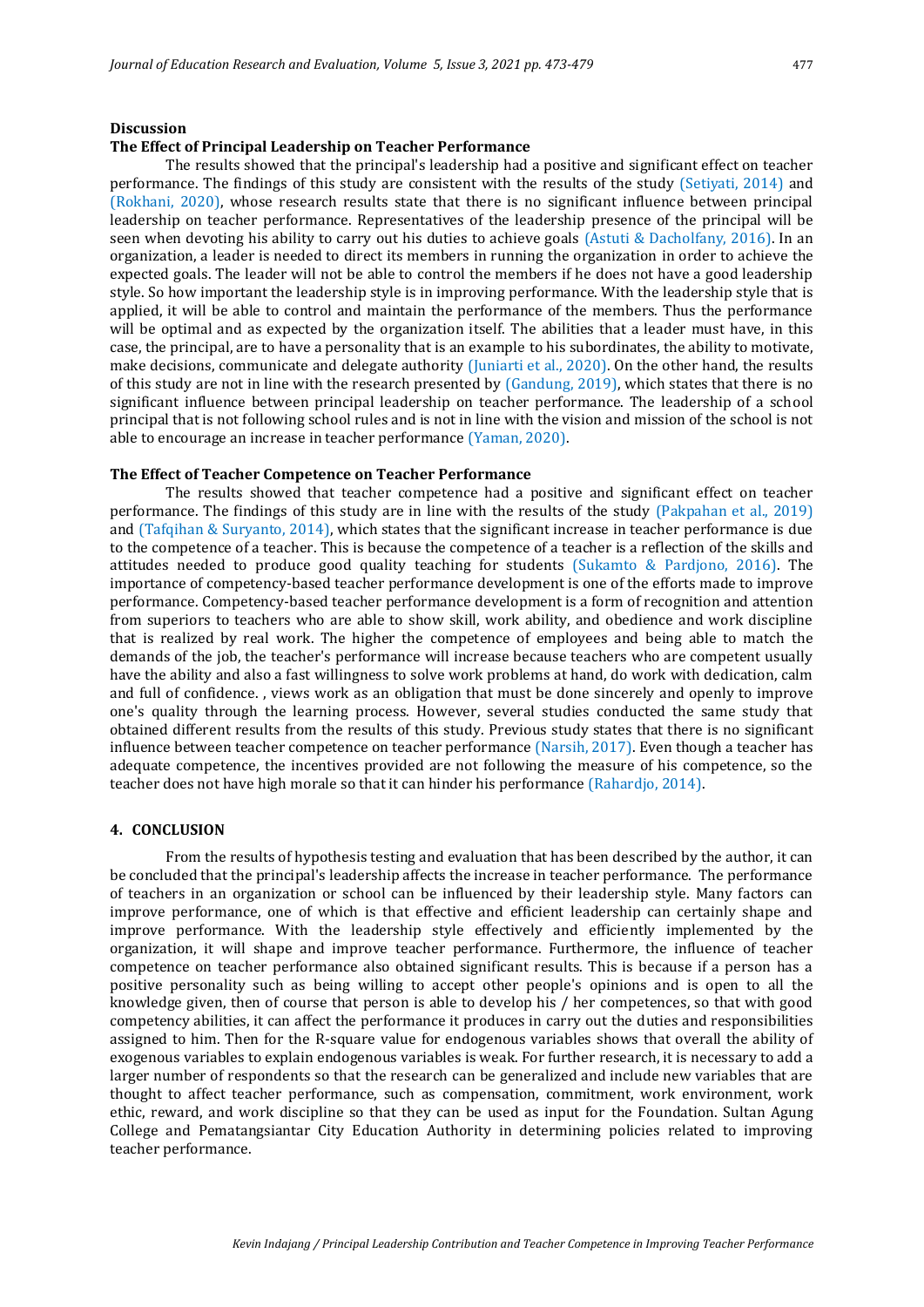## **5. REFERENCES**

- Astuti, R., & Dacholfany, M. I. (2016). Pengaruh Supervisi Pengawas Sekolah Dan Kepemimpinan Kepala Sekolah Terhadap Kinerja Guru Smp Di Kota Metro Lampung. *Jurnal Lentera Pendidikan Pusat Penelitian Lppm Um Metro*, *1*(2), 204–217. http://www.ojs.ummetro.ac.id/index.php/lentera/article/view/295.
- Chin, W. W., Peterson, R. A., & Brown, S. P. (2008). Structural Equation Modeling In Marketing : Some Practical Reminders Structural Equation Modeling In Marketing : Some Practical Reminders. *Journal of Marketing Theory and Practice ISSN:*, *16*(4), 287–298. https://doi.org/10.2753/MTP1069-6679160402.
- Darwin Lie, Efendi, F. H. A. (2018). Pengaruh Gaya Kepemimpinan Dan Lingkungan Kerja Terhadap Kinerja Pegawai Pada Kantor Camat Tanah Jawa. *Maker: Jurnal Manajemen*, *4*(1), 57–63. https://maker.ac.id/index.php/maker/article/view/89.
- Firmawati, Yusrizal, & Usman, N. (2017). Pengaruh Kepemimpinan Kepala Sekolah Dan Motivasi Kerja Terhadap Kinerja Guru. *Jurnal Magister Administrasi Pendidikan*, *5*(3), 167–171. https://doi.org/10.26877/jmp.v5i3.1984.
- Gandung, M. (2019). Pengaruh Kepemimpinan Kepala Sekolah Dan Budaya Organisasi Terhadap Kinerja Guru (Study Kasus Pada Yayasan Pendidikan Darussalam Ciputat, Kota Tangerang Selatan). *KREATIF Jurnal Ilmiah Prodi Manajemen Universitas Pamulang*, *7*(1), 103–114. http://openjournal.unpam.ac.id/index.php/kreatif/article/view/3030.
- Hafid, M. (2017). Pengaruh Motivasi dan Kompetensi Guru Terhadap Kinerja Guru Sekolah dan Madrasah di Lingkungan Pondok Pesantren Salafiyah Syafi'iyah Sukorejo. *Jurnal Pendidikan Islam Indonesia*, *1*(2), 293–314. https://doi.org/10.35316/jpii.v1i2.55.
- Hair, J. F. (2014). *Multivariat Data Analysis 7th Edition*. Pearson Prentice Hall.
- Halim, F. (2016). Pengaruh Kepemimpinan Dan Komunikasi Terhadap Kinerja Dosen Dengan Budaya Organisasi Sebagai Variabel Intervening Pada Stie Sultan Agung Pematangsiantar. *SULTANIST: Jurnal Manajemen Dan Keuangan*, *4*(1), 17–22. https://doi.org/10.37403/sultanist.v4i1.63.
- Haryani, & Cahyaningtyas, R. U. (2017). Pengaruh Kecerdasan Intelektual, Budaya Organisasi Dan Fasilitas Kerja Terhadap Kinerja Guru Sma Negeri 5 Purwokerto. *Majalah IlmiahManajemen Dan Bisnis*, *14*(2), 17–35. https://edukatif.org/index.php/edukatif/article/download/923/pdf.
- Heriswanto. (2018). Pengaruh Kompetensi Guru Terhadap Kinerja Guru Smpn I Lambuya Kab. Konawe Melalui Motivasi Kerja Sebagai Variabel Intervening. *Jurnal Aksara Public*, *2*(3), 136–152. https://akrabjuara.com/index.php/akrabjuara/article/view/253.
- Husna, N. (2017). Pengaruh Disiplin Kerja Terhadap Kinerja Guru Pada SMAN 1 Canduang Kabupaten Agam. *Jurnal EKOBISTEK Fakultas Ekonomi*, *6*(2), 286–298. http://lppm.upiyptk.ac.id/ojsupi/index.php/EKOBISTEK.
- Ideswal, Yahya, & Alkadri, H. (2020). Kontribusi Iklim Sekolah Dan Kepemimpinan Kepala Sekolah Terhadap Kinerja Guru Sekolah Dasar. *Jurnal Basicedu: Research & Learning in Elementary Education*, *3*(2), 460–466. https://jbasic.org/index.php/basicedu/article/download/381/292.
- Indajang, K., Jufrizen, & Juliandi, A. (2020). Pengaruh Budaya Organisasi dan Kepemimpinan Kepala Sekolah terhadap Kompetensi dan Kinerja Guru pada Yayasan Perguruan Sultan Agung Pematangsiantar. *JUPIIS: Jurnal Pendidikan Ilmu-Ilmu Sosial*, *12*(2), 393–406. https://jurnal.unimed.ac.id/2012/index.php/jupiis/article/view/17881.
- Juliandi, A. (2018). *Structural Equation Model Based Partial Least Square (SEM-PLS): Menggunakan SmartPLS*. https://zenodo.org/record/2538001#.X-YIiFUzbIU.
- Juniarti, E., Ahyani, N., & Ardiansyah, A. (2020). Pengaruh Kepemimpinan Kepala Sekolah dan Disiplin Guru terhadap Kinerja Guru. *Journal of Education Research*, *1*(3), 193–199. https://doi.org/10.47467/reslaj.v1i2.108.
- Lie, D., Sherly, S., Dharma, E., & Sudirman, A. (2019). The Impact of Work Discipline and Work Ethic on the Teacher Performance of Sultan Agung Pematangsiantar Private Middle School Teachers T.A. 2018/2019. *International Journal of Business Studies*, *3*(3), 125–135. https://doi.org/10.32924/ijbs.v3i3.83.
- Liu, S., & Hallinger, P. (2018). Principal Instructional Leadership, Teacher Self-Efficacy, and Teacher Professional Learning in China: Testing a Mediated-Effects Model. *Educational Administration Quarterly*, *54*(4), 501–528. https://doi.org/10.1177/0013161X18769048.
- Narsih, D. (2017). Pengaruh Kompetensi dan Kepuasaan Kerja terhadap Kinerja Guru SMKN 23 Jakarta Utara. *Utility: Jurnal Ilmiah Pendidikan Dan Ekonomi*, *1*(1), 94–102. http://journal.stkipnurulhuda.ac.id/index.php/utility/article/view/67.
- Ngiode, S. (2016). Pengaruh Kepemimpinan Kepala Sekolah, Motivasi Kerja dan Disiplin Kerja Terhadap